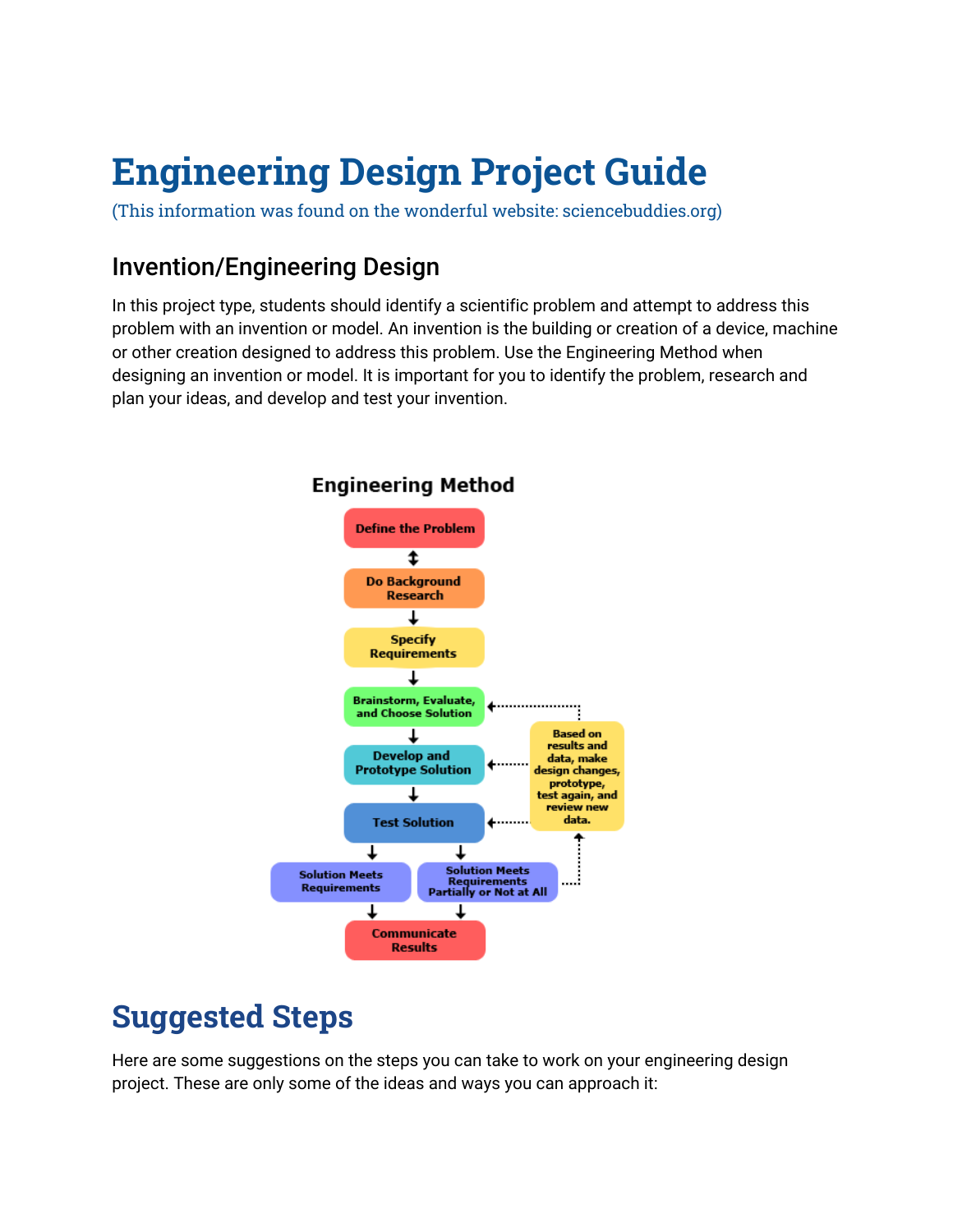### Step 1: Find an Idea or Problem you want to solve

Think about what type of question you are going to answer OR type of problem you are going to solve. This is your objective, purpose or problem. This process of uncovering a problem, or identifying the need for change or improvement to an existing solution, is called need finding.

One really great way to start the need-finding process is to make a "bug list." Think about all of the things that bug you or bug other people around you. Write them down. They may seem like small and silly problems, but they can spark ideas for a project or lead to larger problems that you may not have noticed otherwise.

They don't all have to be things that bother you; think about other people and the problems that they face as well. You will be surprised at the number of bugs you can identify in the world around you. Start this list in your design notebook, and spend a few days recording your ideas.

### Step 2: Define the Problem

Engineers solve problems by creating new products, systems, or environments. Before creating something, it is very important to define the problem. Otherwise, you might build something only to find that it does not meet the original goal!

To define your problem, answer each of these questions:

- **●** What is the problem or need?
- **●** Who has the problem or need?
- **●** Why is it important to solve?

The answers to these three questions are the what, who, and why of your problem.

Your problem statement should incorporate the answers as follows:

#### **[***Who***] need(s) [***what***] because [***why***].**

The problem statement for any good engineering design project should be able to follow the format shown. If you are improving an existing solution for your project, keep in mind that the improvements will be part of your problem statement. Making something better, faster, or cheaper should be part of your statement—either in the "what" portion and/or the "why" portion. For example, if you are improving a car radio, your problem statement might be: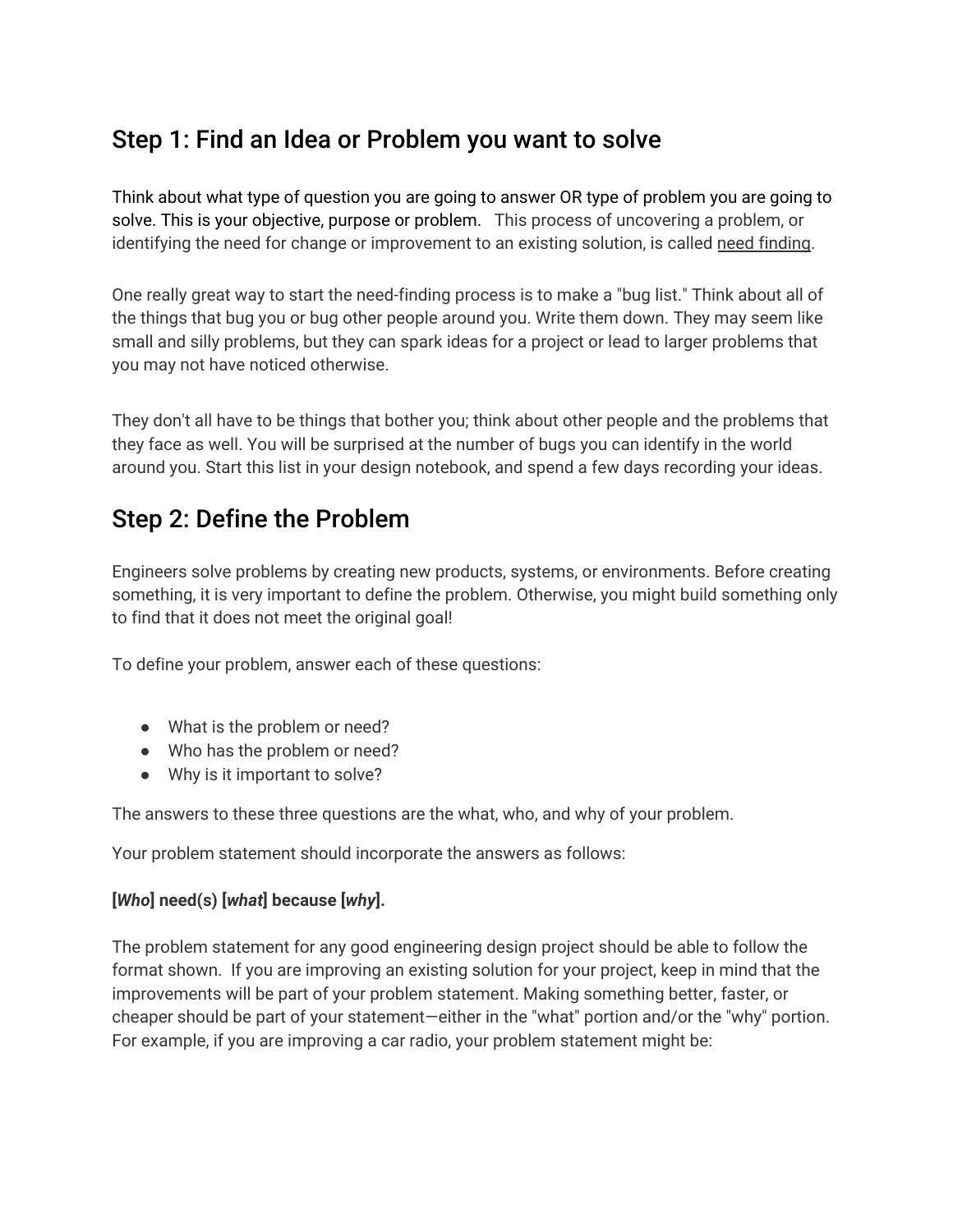People need cheaper and better-performing car radios, because current radios are expensive and poor at picking up weak radio signals.

### Step 3: Do Background Research

Background research is especially important for engineering design projects, because you can learn from the experience of others rather than blunder around and repeat their mistakes. To make a **background research plan**— a roadmap of the research questions you need to answer - follow these steps:

- 1. Identify questions to ask about your **target user** or customer.
- 2. Identify questions to ask about the products that already exist to solve the problem you defined or a problem that is very similar.
- 3. Plan to research how your product will work and how to make it.
- 4. Network with other people with more experience than yourself: your mentors, parents, and teachers. Ask them: "What should I study to better understand my engineering project?" and "What area of science covers my project?" Better yet, ask even more specific questions.

This information and more is available at:

[https://www.sciencebuddies.org/science-fair-projects/engineering-design-process/background](https://www.sciencebuddies.org/science-fair-projects/engineering-design-process/background-research-plan#makingabackgroundresearchplan) [-research-plan#makingabackgroundresearchplan](https://www.sciencebuddies.org/science-fair-projects/engineering-design-process/background-research-plan#makingabackgroundresearchplan)

### Step 4: Specify Requirements

Design requirements state the important characteristics that your solution must meet to be successful.

For example, imagine that your problem statement relates to grocery store bags. You want to design a better grocery store bag--one that uses less expensive material than the paper and plastic bags that already exist. Your design requirements are the important characteristics that your bag must meet to be successful. Based on your problem statement, a successful bag would use less expensive material than existing bags and function properly as a grocery bag. Examples of some of your design requirements might be that the bag needs to:

- Have handles so that shoppers can carry multiple bags of groceries.
- Hold up to five pounds of food without breaking.
- Cost less than five cents to make.
- Collapse so that it can be stored in large quantities at grocery stores.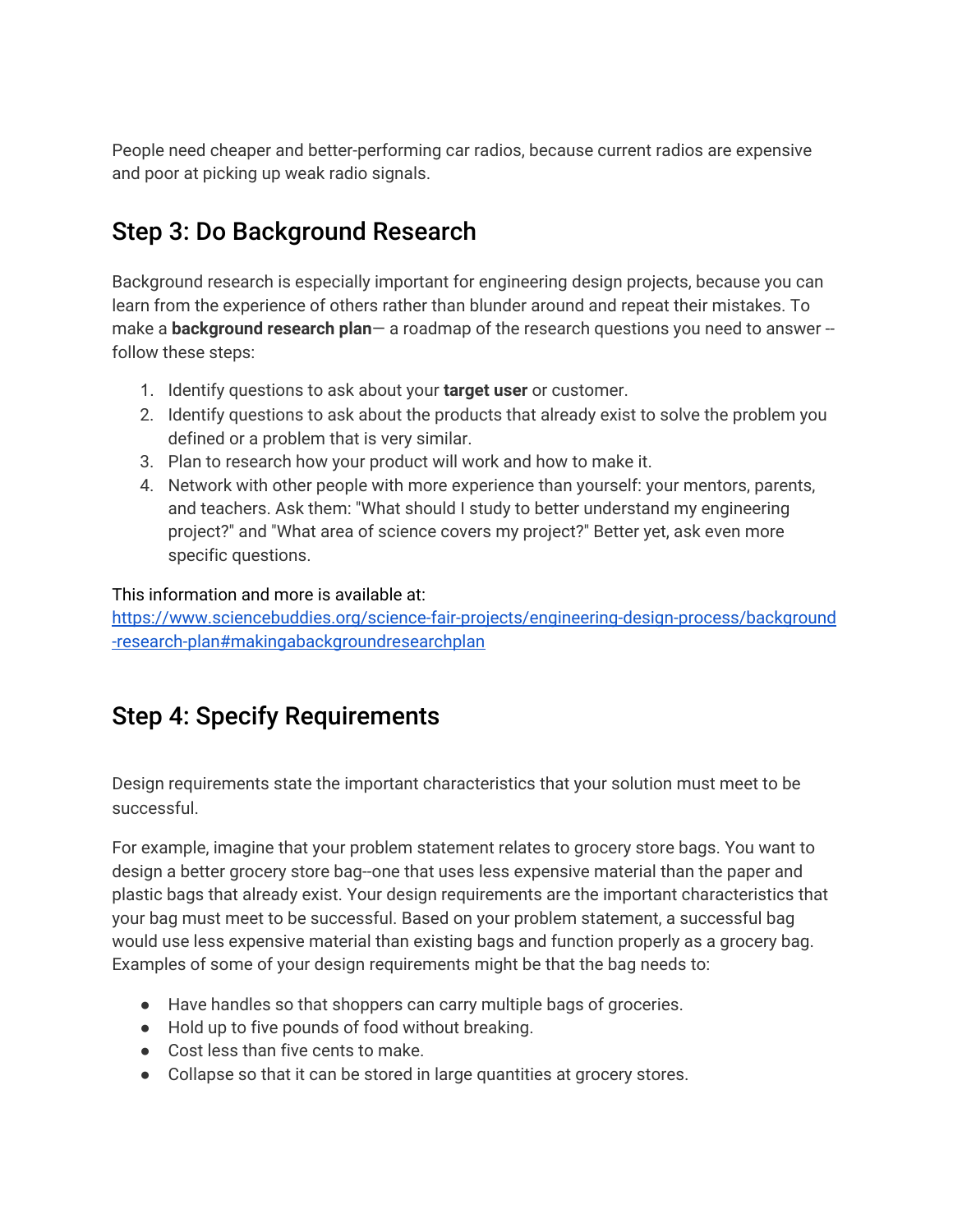Effective design requirements are:

- *Needed* to solve your design problem. If it is not needed, leave it out. You'll have enough other things to work on!
- Feasible. A good design requirement is not just a wish. Ask if you have the time, money, materials, tools, and knowledge to make it happen.
- Subject to change as you do more research and design. Always ask yourself, is this requirement needed and feasible? If your answers to those questions change, it is OK to change the requirement.

#### This information and more is available at:

[https://www.sciencebuddies.org/science-fair-projects/engineering-design-process/engineering](https://www.sciencebuddies.org/science-fair-projects/engineering-design-process/engineering-design-requirements#designrequirements)[design-requirements#designrequirements](https://www.sciencebuddies.org/science-fair-projects/engineering-design-process/engineering-design-requirements#designrequirements)

### Step 5: Develop Multiple Prototypes

When solving a design problem, there are always many possible good solutions. If you focus on just one before looking at the alternatives, it is almost certain that you are overlooking a better solution. Good designers try to generate as many possible solutions as they can before choosing one that they feel is the best. Even "wild and crazy" design ideas that you end up rejecting might have some pieces that can make other designs better.

#### This information and more is available at:

[https://www.sciencebuddies.org/science-fair-projects/engineering-design-process/alternative-s](https://www.sciencebuddies.org/science-fair-projects/engineering-design-process/alternative-solutions#howtocreatemultiplesolutions) [olutions#howtocreatemultiplesolutions](https://www.sciencebuddies.org/science-fair-projects/engineering-design-process/alternative-solutions#howtocreatemultiplesolutions)

### Step 6: Pick the Best Solution and Develop It

First, look at whether each possible solution met your design requirements. Consider solutions that did a much better job than others, and reject those that did not meet the requirements.

#### This information and more is available at:

[https://www.sciencebuddies.org/science-fair-projects/engineering-design-process/best-solutio](https://www.sciencebuddies.org/science-fair-projects/engineering-design-process/best-solution#howtochoose) [n#howtochoose](https://www.sciencebuddies.org/science-fair-projects/engineering-design-process/best-solution#howtochoose)

### Step 7: Pick the Best Solution and Develop It

- **Development** involves the refinement and improvement of a solution.
- The goals of development work are to:
	- Make it work!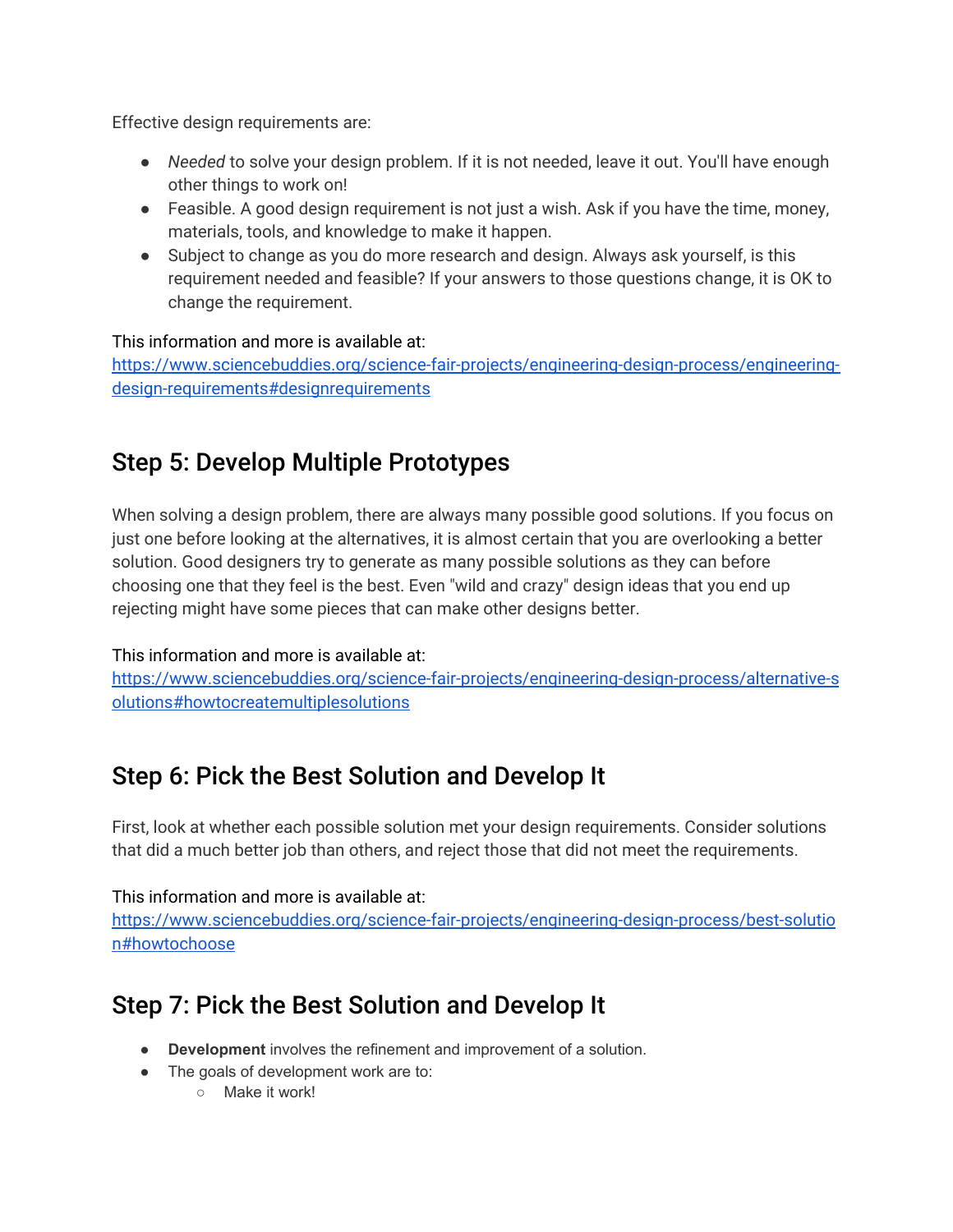- Reduce risk.
- Optimize success.
- **Methods** of development work include:
	- Drawings
	- Modeling
	- Prototyping
	- Storyboards
	- Analysis

#### This information and more is available at:

[https://www.sciencebuddies.org/science-fair-projects/engineering-design-process/best-solutio](https://www.sciencebuddies.org/science-fair-projects/engineering-design-process/best-solution#howtochoose) [n#howtochoose](https://www.sciencebuddies.org/science-fair-projects/engineering-design-process/best-solution#howtochoose)

### Step 8: Build a Prototype

- A **prototype** is an operating version of a solution. It is often made with different materials (cheaper and easier to work with) than the final version.
- Prototypes allow you to test how your solution will work and even show the solution to users for feedback.
- Creating prototypes may involve using readily available materials, construction kits, storyboards, or other techniques that help you to create your solution quickly and with little cost. Keep in mind that these are mockups of your final solution, not the real thing!

### Prototyping Physical Structures, Objects, and Mechanical Designs

#### Readily Available Materials

Cardboard, paper, poster board, mat board, and Foam-core™ are excellent modeling materials for prototypes. You can cut them easily with the proper knife, and you can assemble them with a variety of tapes and glues. You can find these materials at an art supply store. Plastic sheet and wood are also good modeling materials.

Found objects like plastic bottles, straws, aluminum cans, and other things lying around the house can often fill a need in your prototyping.

#### Construction Kits

There are a number of construction kits that are excellent for prototyping. Don't think of these as kids' toys; even professional engineers use them for prototyping simple devices!

- Lego<sup>TM</sup>, Lego Mindstorms<sup>TM</sup>, and Lego Technic<sup>TM</sup>. Pieces are easy to assemble, but also come apart easily.
- $\bullet$  Fishertechnik<sup>TM</sup>. This system is more sophisticated than Lego, and it is less likely to fall apart.
- Meccano<sup>™</sup>. Meccano has been around a very long time. Parts are metal, not plastic, and they are bolted together.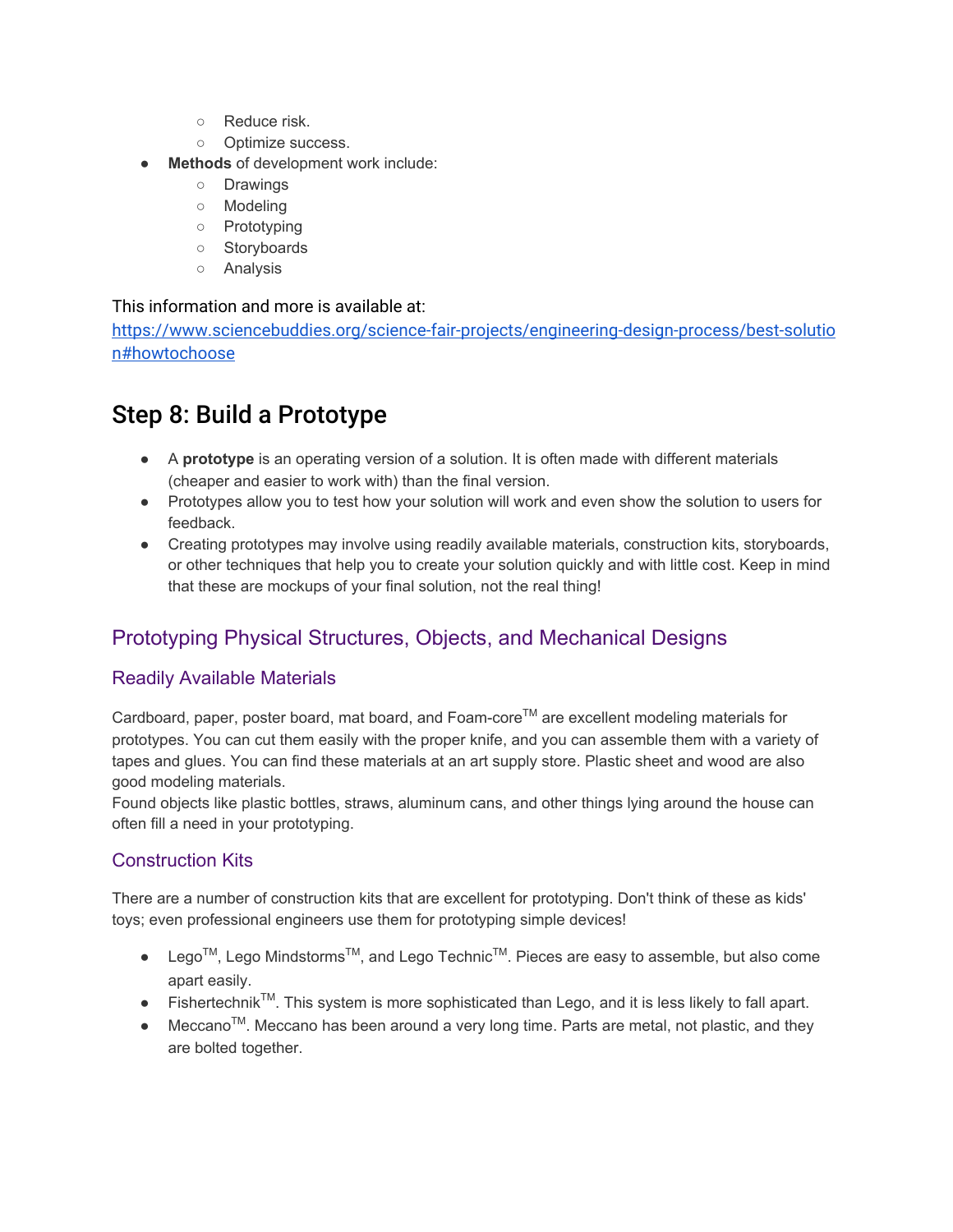### Prototyping Electrical and Electronic Devices

Solderless breadboards are ideal for prototyping simple electrical circuits. You can learn how to use a breadboard in the Science Buddies reference How to Use a [Breadboard.](https://www.sciencebuddies.org/science-fair-projects/references/how-to-use-a-breadboard) You can also purchase commercial prototyping boards and development systems that can be quite sophisticated.

#### Prototyping Experiences and Environments

[Storyboards](https://www.sciencebuddies.org/science-fair-projects/engineering-design-process/storyboards) are useful for prototyping experiences (like a theme park ride or an interactive museum exhibit).

This information and more is available at: [https://www.sciencebuddies.org/science-fair-projects/engineering-design-process/engineering](https://www.sciencebuddies.org/science-fair-projects/engineering-design-process/engineering-design-prototypes#prototyping)[design-prototypes#prototyping](https://www.sciencebuddies.org/science-fair-projects/engineering-design-process/engineering-design-prototypes#prototyping)

### Step 9: Test and Redesign as Necessary

The design process involves multiple loops and circles around your final solution. You will likely test your solution—find problems and make changes—test your new solution—find new problems and make changes—and so on, before settling on a final design.

At this point, you have created prototypes of your alternative solutions, tested those prototypes, and chosen your final design. So you're probably thinking that your project is finished! But in fact, you have yet to complete the final and most important phase of the engineering design process—test and redesign.

Test and redesign requires you to go out and test your final design with your users. Based on their feedback and their interaction with your solution, you will redesign your solution to make it better. Repeat this process of testing, determining issues, fixing the issues, and then retesting multiple times until your solution is as successful as possible. Keep in mind that minor changes this late in the design process could make or break your solution, so be sure to be thorough in your testing.

#### This information and more is available at:

[https://www.sciencebuddies.org/science-fair-projects/engineering-design-process/testing-rede](https://www.sciencebuddies.org/science-fair-projects/engineering-design-process/testing-redesign#usertest) [sign#usertest](https://www.sciencebuddies.org/science-fair-projects/engineering-design-process/testing-redesign#usertest)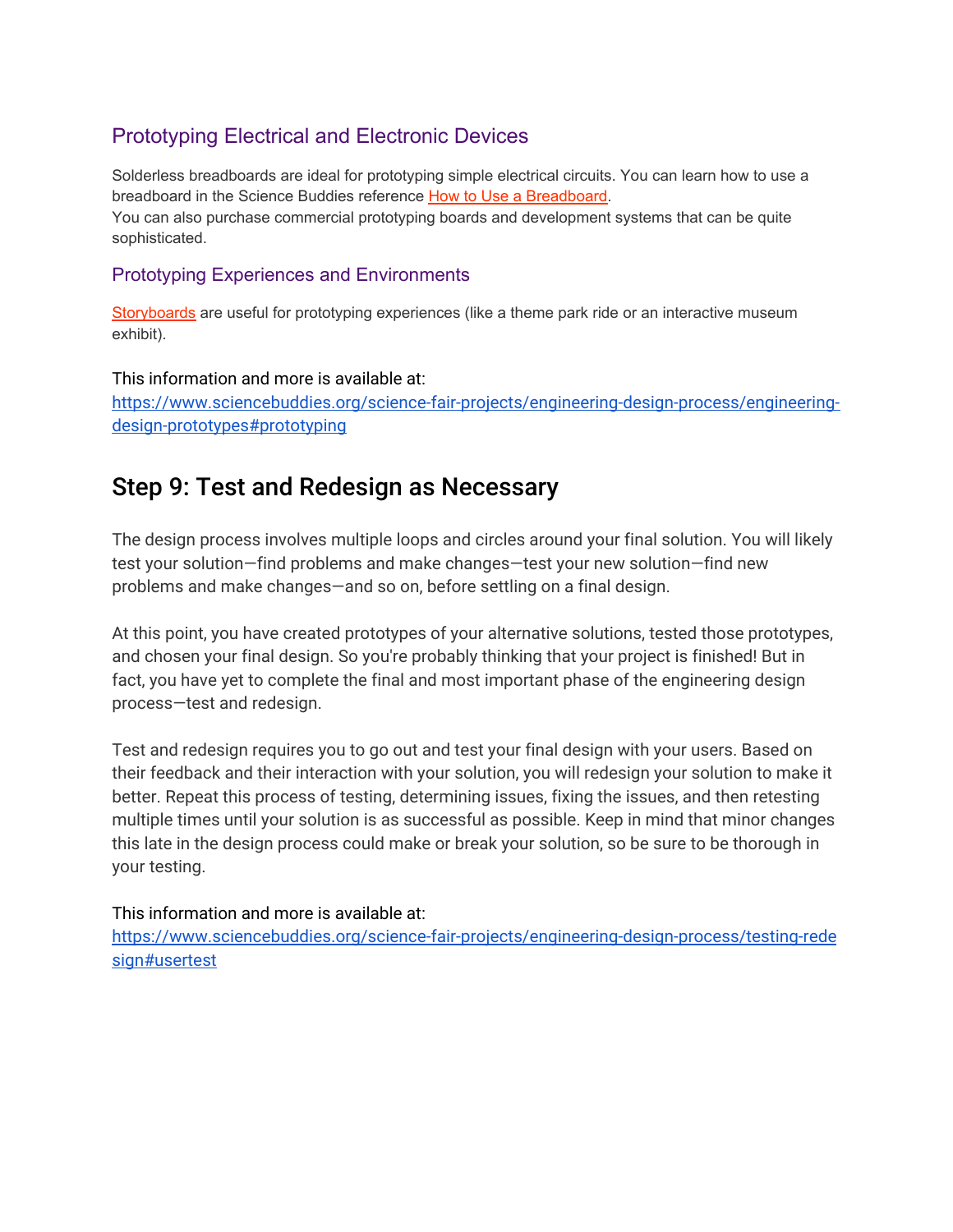## **Tri-fold Board Suggestions**



### **Engineering Design Display Board**

The overall display can be enhanced with physical prototypes, video recordings of the design in action, etc. The project data book can sit on the display table.